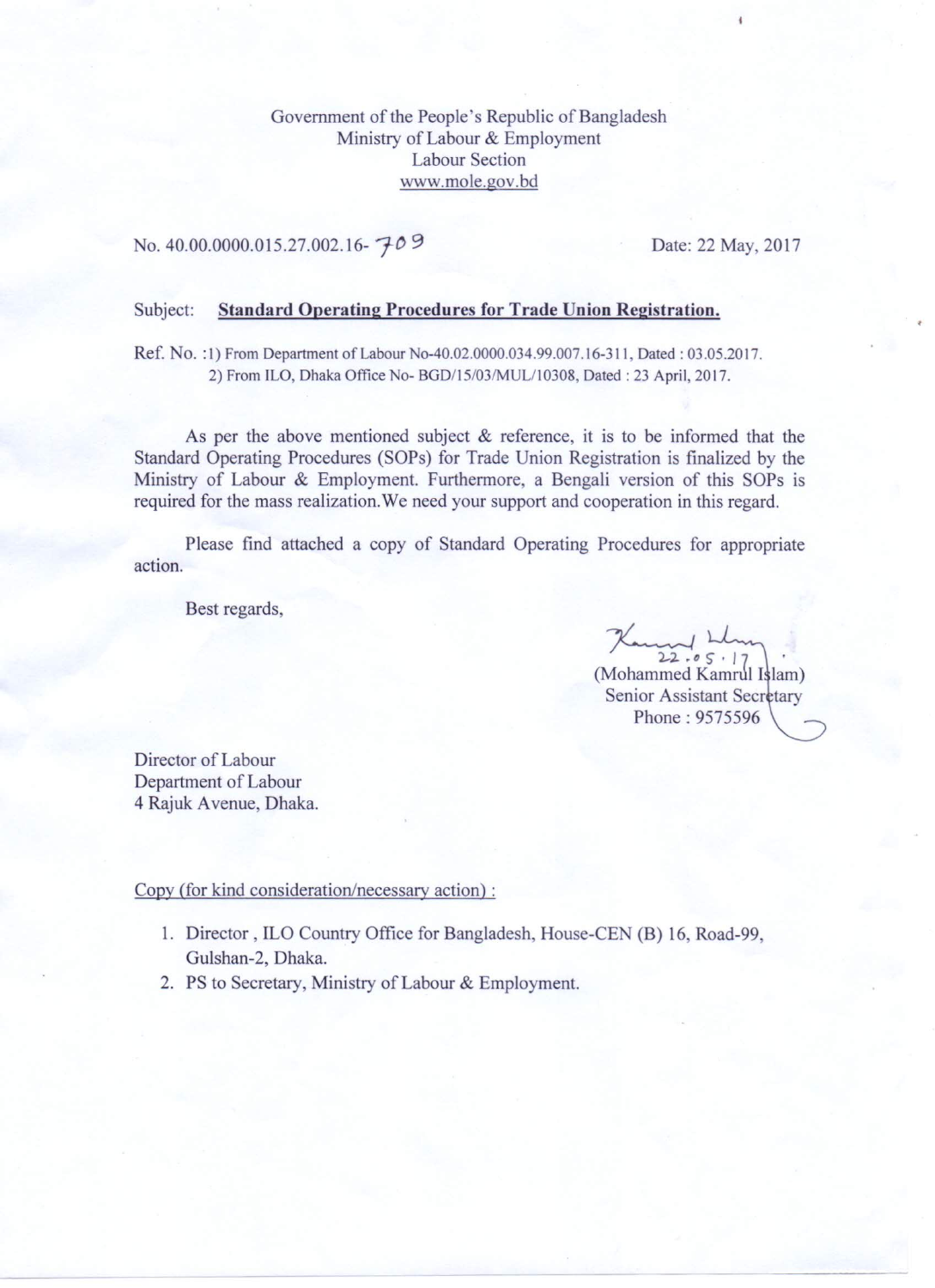Approved by MOLE - 22/5/2017

## STANDARD OPERATING PROCEDURES FOR THE REGISTRATION OF TRADE UNIONS )ARD OPERATING PROCEDURES<br>REGISTRATION OF TRADE UNIOI<br>May 2017



Ministry of Labour & Employment Ministry of Labour & Employment<br>Government of the People's Republic of Bangladesh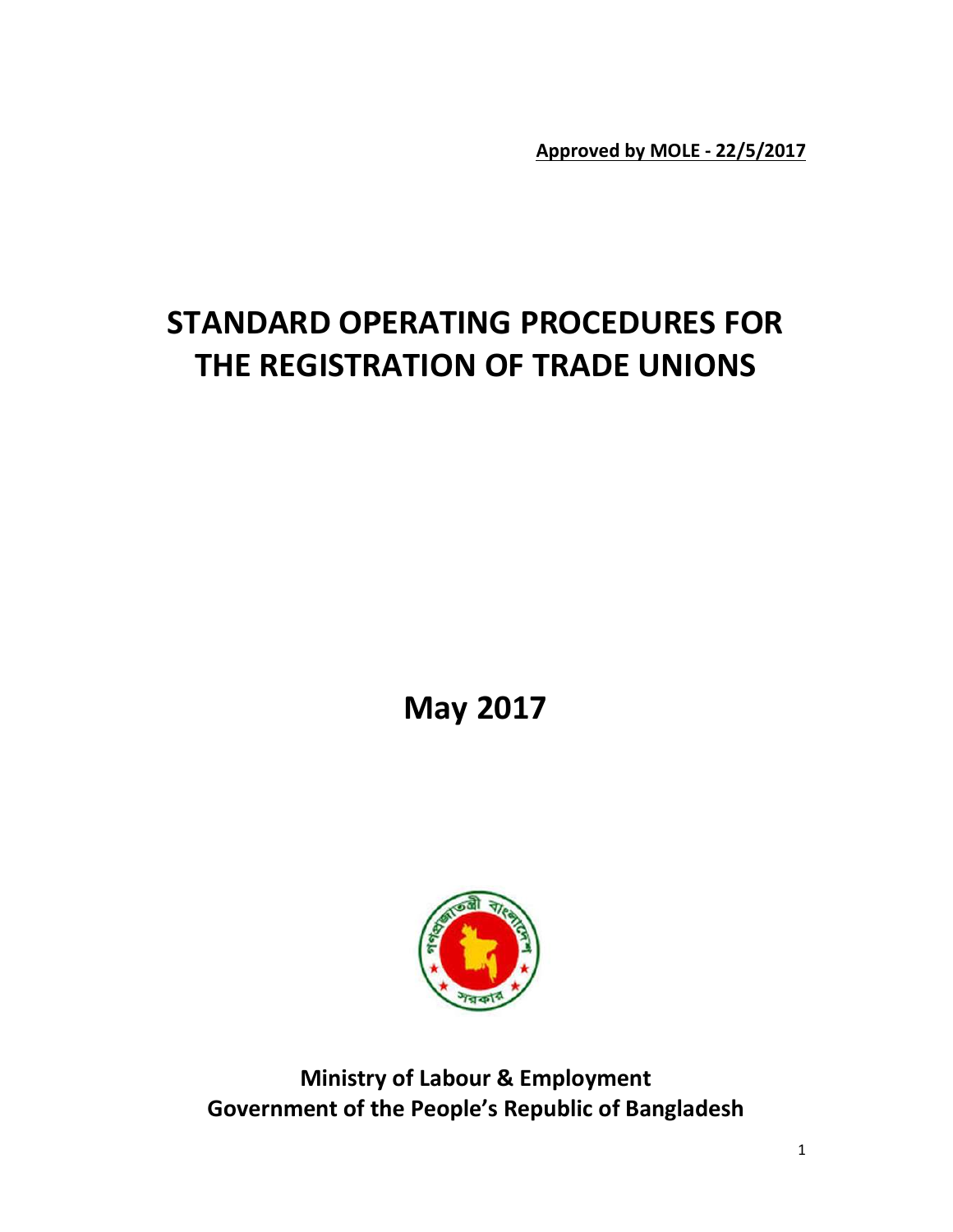## Preamble

Just after the glorious liberation war, in 1972 Bangladesh became the member state of International Labour Organization (ILO). Along with many important ILO Conventions, Bangladesh ratified the Convention no. 87 & 98. As per our Constitution, Right to Organize & Right to Speak are the fundamental rights for the citizens of the country.

In details provisions of Trade Union formation & Trade Union activities are described in the Bangladesh Labour Act, 2006. In order to visible the transparency & accountability of the Trade Union Registration activities, Ministry of Labour & Employment incorporated this Standard Occupational Procedures.

The designated Officials of the Department of Labour are required to comply with these procedures in considering applications for registration of trade unions.

These standard operating procedures are intended to ensure the following in the process of considering union registration applications:

- i) consistency;
- ii) efficiency;
- iii) transparency; and,
- iv) fairness.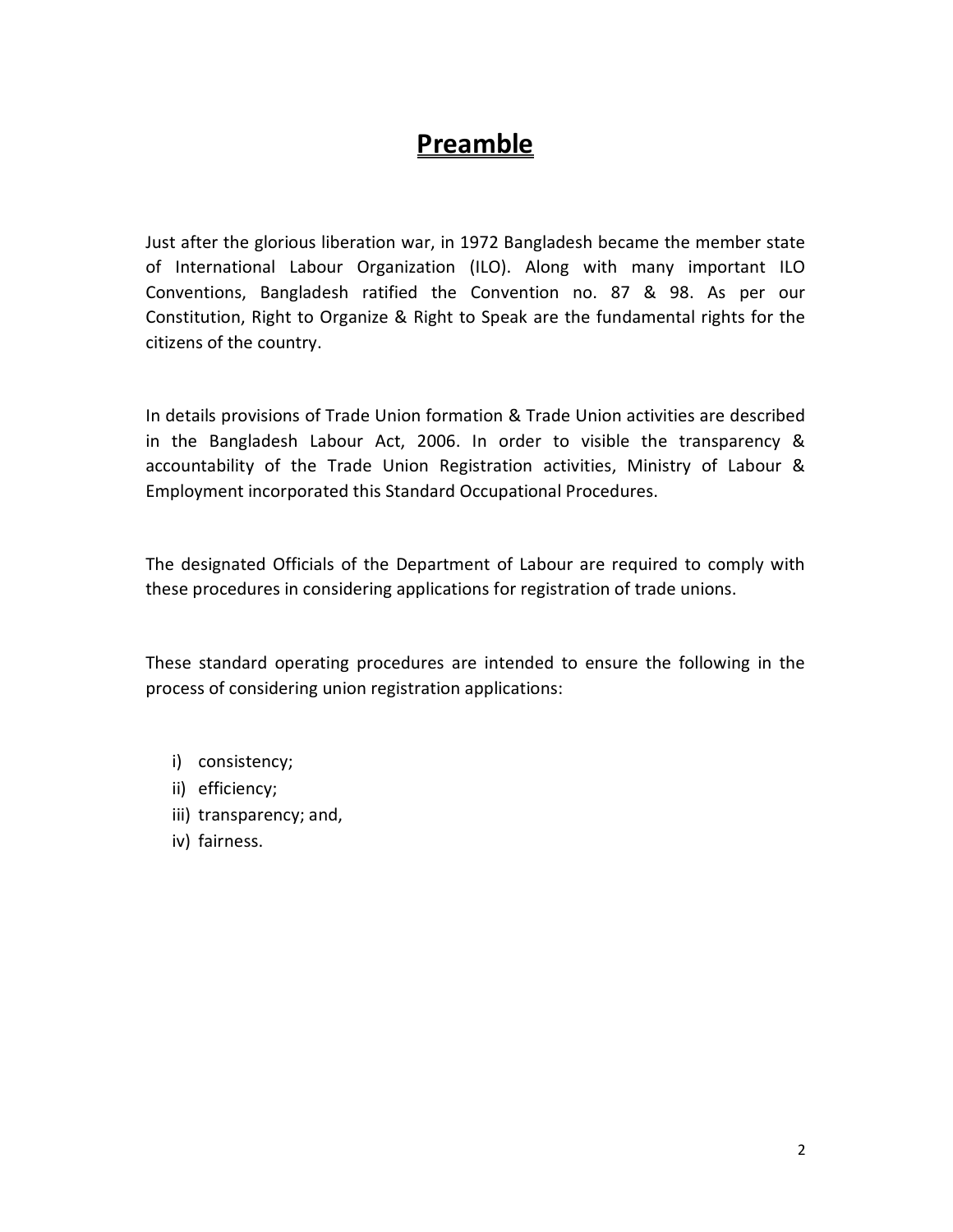| <b>STEP</b>                                                     | <b>ACTIVITIES</b>                                                                                                                                                                                                                                                                                                                                                                                                    | <b>RESPONSIBILITY</b>                            | <b>TIME FRAME</b> |
|-----------------------------------------------------------------|----------------------------------------------------------------------------------------------------------------------------------------------------------------------------------------------------------------------------------------------------------------------------------------------------------------------------------------------------------------------------------------------------------------------|--------------------------------------------------|-------------------|
|                                                                 | PHASE 1: RECEIPT, CONSIDERATION AND DECISION ON APPLICATION (TOTAL ALLOCATION OF 12 DAYS)                                                                                                                                                                                                                                                                                                                            |                                                  |                   |
| A. RECEIPT AND<br><b>RECORDING OF THE</b><br><b>APPLICATION</b> | <b>Application receipt:</b><br>i)<br>Application submitted using Form 56(A), 56(B) and 56(C)                                                                                                                                                                                                                                                                                                                         | PA to the<br>Registrar of Trade<br><b>Unions</b> | 03 days           |
|                                                                 | <b>File creation:</b><br>i)<br>File opened. File is to include the following information:<br>a)<br>1. the file number.<br>2. the name of the trade union (proposed).<br>3. the address of the trade union (proposed);<br>4. the date of the application's receipt.<br>Submission of the file to the Registrar of Trade Unions, with a note<br>5.<br>stating the date of submission to the Registrar of Trade Unions. | <b>Head Assistant</b>                            |                   |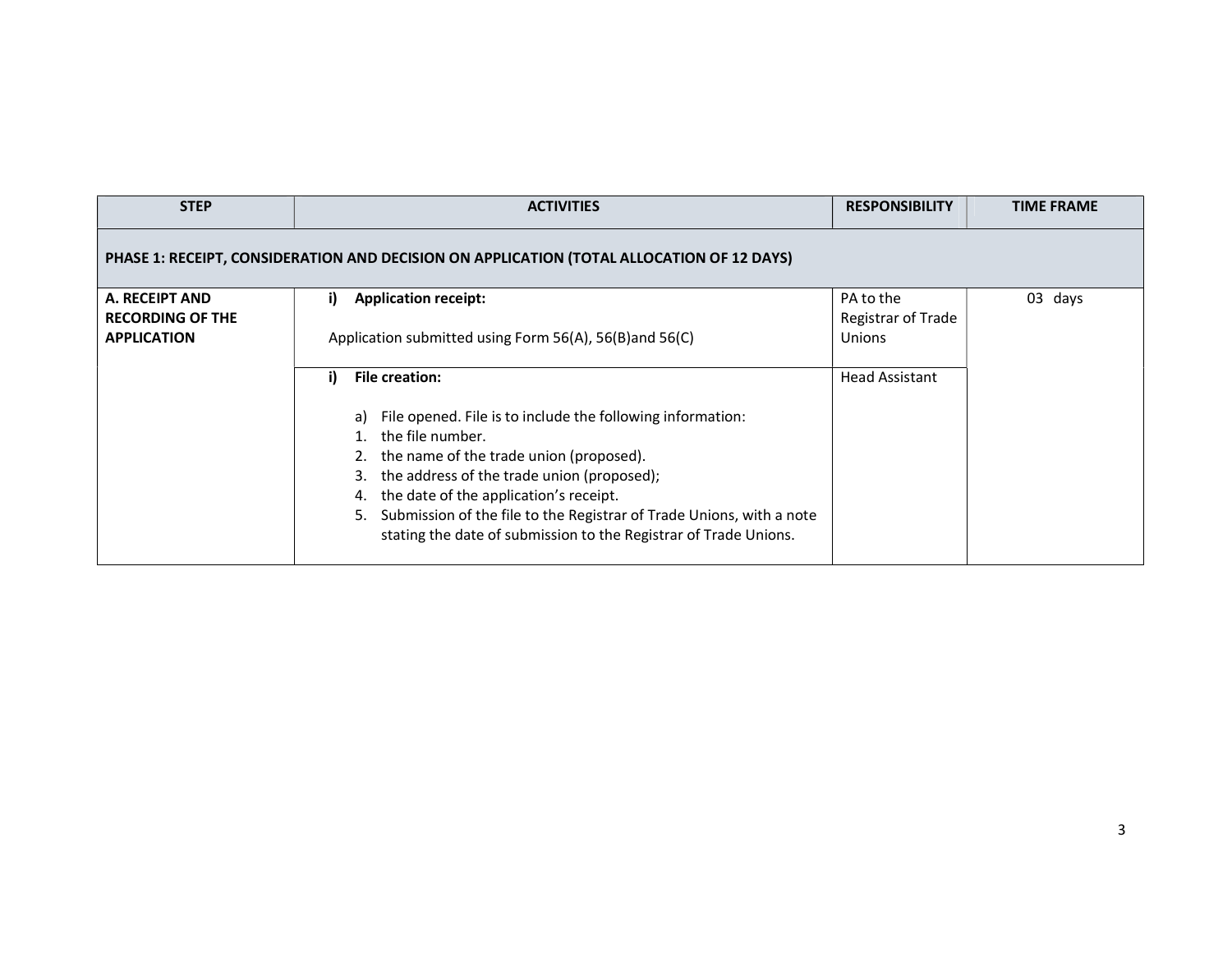| <b>STEP</b>                 | <b>ACTIVITIES</b>                                                                                                                                                                                                                                                                                                                                                                                                                                                                                                                                                                                                                                                                                                                                                               | <b>RESPONSIBILITY</b> | <b>TIME FRAME</b> |
|-----------------------------|---------------------------------------------------------------------------------------------------------------------------------------------------------------------------------------------------------------------------------------------------------------------------------------------------------------------------------------------------------------------------------------------------------------------------------------------------------------------------------------------------------------------------------------------------------------------------------------------------------------------------------------------------------------------------------------------------------------------------------------------------------------------------------|-----------------------|-------------------|
| <b>B. PROCESSING OF THE</b> | iii) Application Processing:                                                                                                                                                                                                                                                                                                                                                                                                                                                                                                                                                                                                                                                                                                                                                    | Registrar of Trade    | 02 days           |
| <b>APPLICATION</b>          |                                                                                                                                                                                                                                                                                                                                                                                                                                                                                                                                                                                                                                                                                                                                                                                 | <b>Unions</b>         |                   |
|                             | Using the Application Checklist, verify that the application complies with<br>a)<br>the statutory requirements of the Bangladesh Labour Act, 2006 and the<br>Bangladesh Labour Rules, 2015 and is in a form which is suitable for<br>submission for consideration by the Registrar of Trade Unions.<br>b) Prepare a draft Letter of Requirements that provides the applicants with<br>details in respect of any additional information and other requirements in<br>respect of the application, and stipulates a date (15 days from receipt of<br>the Letter of Requirements) within which to address the requirements.<br>Forward the application file to the Registrar of Trade Unions, including as a<br>C)<br>file note the time and date that the file has been forwarded. |                       |                   |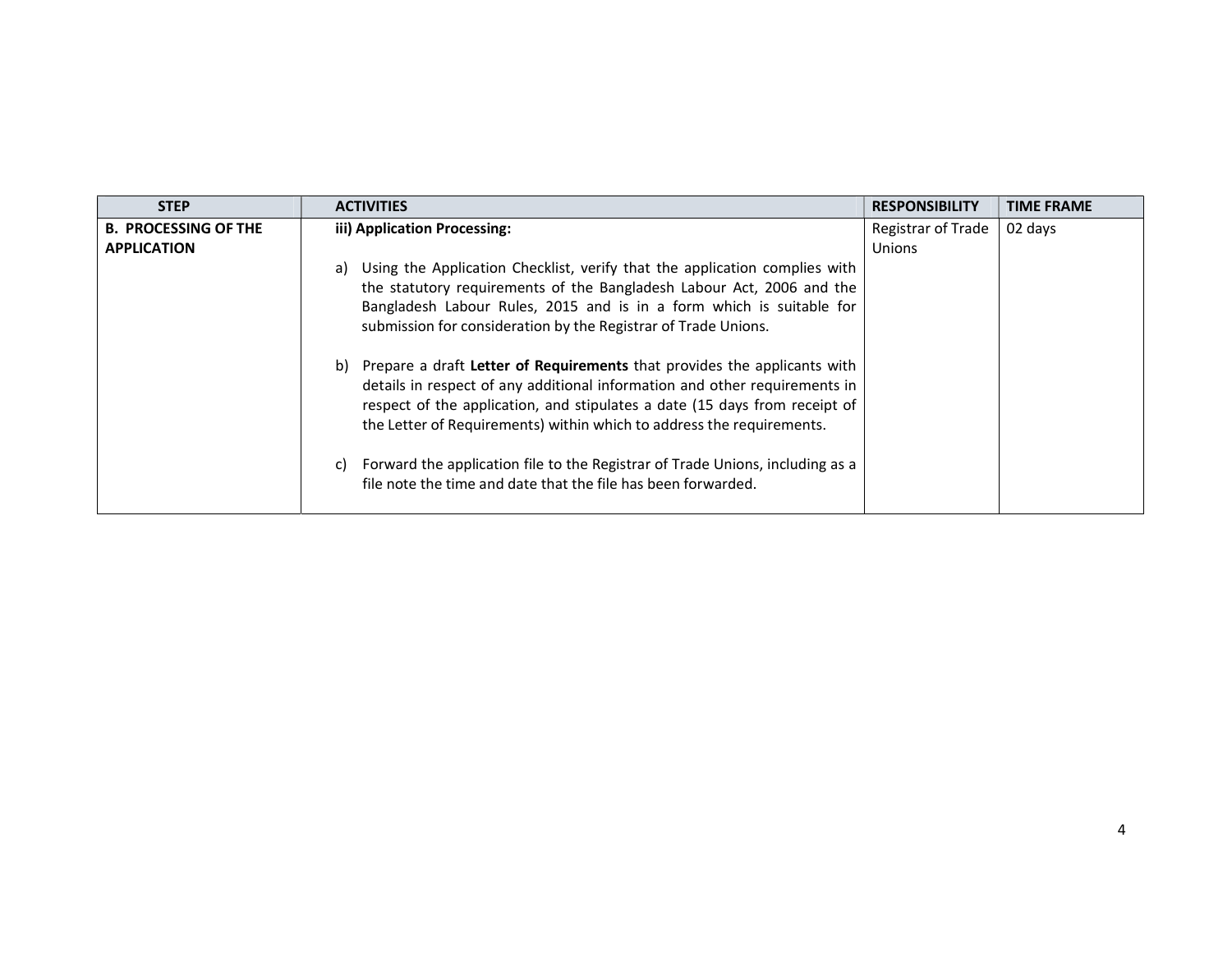| <b>STEP</b>                                                                         | <b>ACTIVITIES</b>                                                                                                                                                                                                                                                                                                                                                                                                            | <b>RESPONSIBILITY</b>               | <b>TIME FRAME</b> |
|-------------------------------------------------------------------------------------|------------------------------------------------------------------------------------------------------------------------------------------------------------------------------------------------------------------------------------------------------------------------------------------------------------------------------------------------------------------------------------------------------------------------------|-------------------------------------|-------------------|
| <b>C. DECISION ON THE</b><br><b>APPLICATION BY THE</b><br><b>REGISTRAR OF TRADE</b> | The Registrar shall consider the application, and initiate one of the following<br>actions:                                                                                                                                                                                                                                                                                                                                  | Registrar of Trade<br><b>Unions</b> | 07 days           |
| <b>UNIONS</b>                                                                       | i) Registration:                                                                                                                                                                                                                                                                                                                                                                                                             |                                     |                   |
|                                                                                     | After lawful verification, if the Registrar is satisfied that an application for<br>trade union registration has complied with all application requirements, he or<br>she shall register the trade union and issue a registration certificate to the<br>applicant. The applicant will become a registered trade union upon the date<br>of issue of the registration certificate.<br>ii) Issuing the Letter of Requirements : |                                     |                   |
|                                                                                     | If the application is non-compliant with the statutory requirements, the<br>a)<br>Registrar shall sign a letter describing the shortage of the statutory<br>requirements and shall request to the applicants to fulfil the requirements<br>within 15 days of Requirements drafted by the Registrar of Trade Unions,<br>after any identified amendments have been made.                                                       |                                     |                   |
|                                                                                     | The applicant shall have 15 days from the date of receipt of the Letter of<br>b)<br>Requirements, despatched by Registered Mail/Online, to fulfil the<br>requirements in the application.                                                                                                                                                                                                                                    |                                     |                   |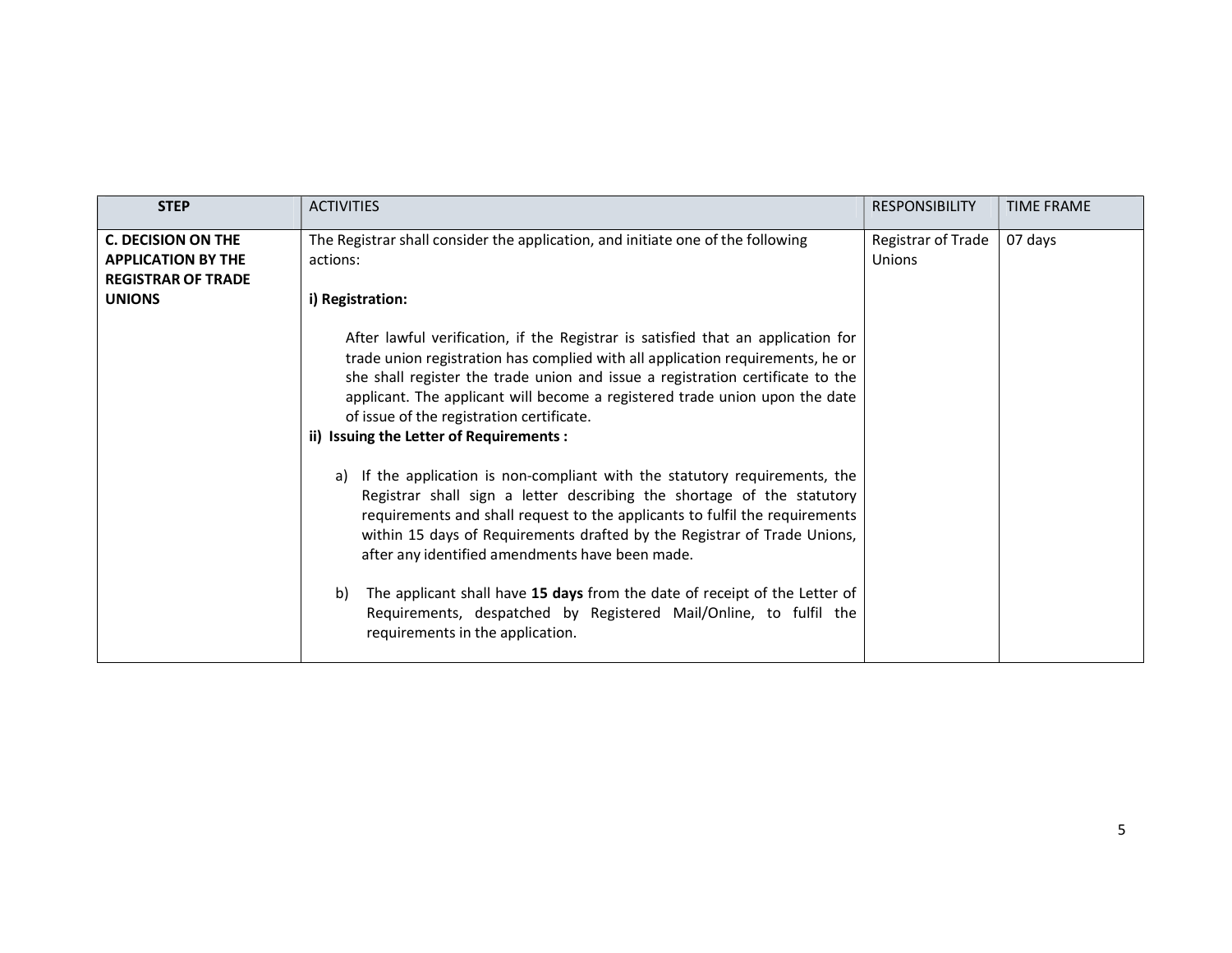| <b>STEP</b>                                                                                                                    | <b>ACTIVITIES</b>                                                                | <b>RESPONSIBILITY</b> | <b>TIME FRAME</b> |
|--------------------------------------------------------------------------------------------------------------------------------|----------------------------------------------------------------------------------|-----------------------|-------------------|
| PHASE 2: REPLY ON THE LETTER OF REQUIREMENTS HAVING BEEN ISSUED BY THE REGISTRAR OF TRADE UNIONS (TOTAL ALLOCATION OF 25 DAYS) |                                                                                  |                       |                   |
| <b>TO RECEIVE THE</b><br>А.<br>LETTER OF REQUIREMENTS                                                                          | The letter of requirements shall be received by the Trade Union                  | Postal<br>Department  | 05 days           |
| <b>B. RECTIFICATION OF</b><br><b>APPLICATION</b>                                                                               | Applicant to rectify the application as stipulated in the Letter of Requirements | Applicant             | 15 days           |
| <b>C. TO REACH THE</b><br><b>RECTIFIED APPLICATION</b>                                                                         | Rectified application to be submitted to the Registrar of Trade Unions           | Postal<br>Department  | 05 day            |

| <b>STEP</b>                                   | <b>ACTIVITIES</b>                                                                    | <b>RESPONSIBILITY</b> | <b>TIME FRAME</b> |
|-----------------------------------------------|--------------------------------------------------------------------------------------|-----------------------|-------------------|
| PHASE 3: VERIFICATION (ALLOCATION OF 15 DAYS) |                                                                                      |                       |                   |
| A. VERIFICATION OF THE                        | In the application is deemed to require verification, the Registrar shall form a     | Verification          | 15 days           |
| <b>APPLICATION</b>                            | Verification Committee. This Committee shall:                                        | Committee             |                   |
|                                               | a) obtain a list of workers and staffs;                                              | comprising at         |                   |
|                                               | b) if necessary the Committee shall conduct physical verification;                   | least 02 staff        |                   |
|                                               | c) verify membership numbers of the proposed trade union;                            | (Deputy)              |                   |
|                                               | d) verify the percentage of workers and staffs that are members; and                 | Director/Assistant    |                   |
|                                               | e) verify the percentage of the total working force who are women;                   | Director and a        |                   |
|                                               | After verification, if the application is compliant with requirements, the Registrar | Labour Officer)       |                   |
|                                               | shall register the trade union.                                                      |                       |                   |